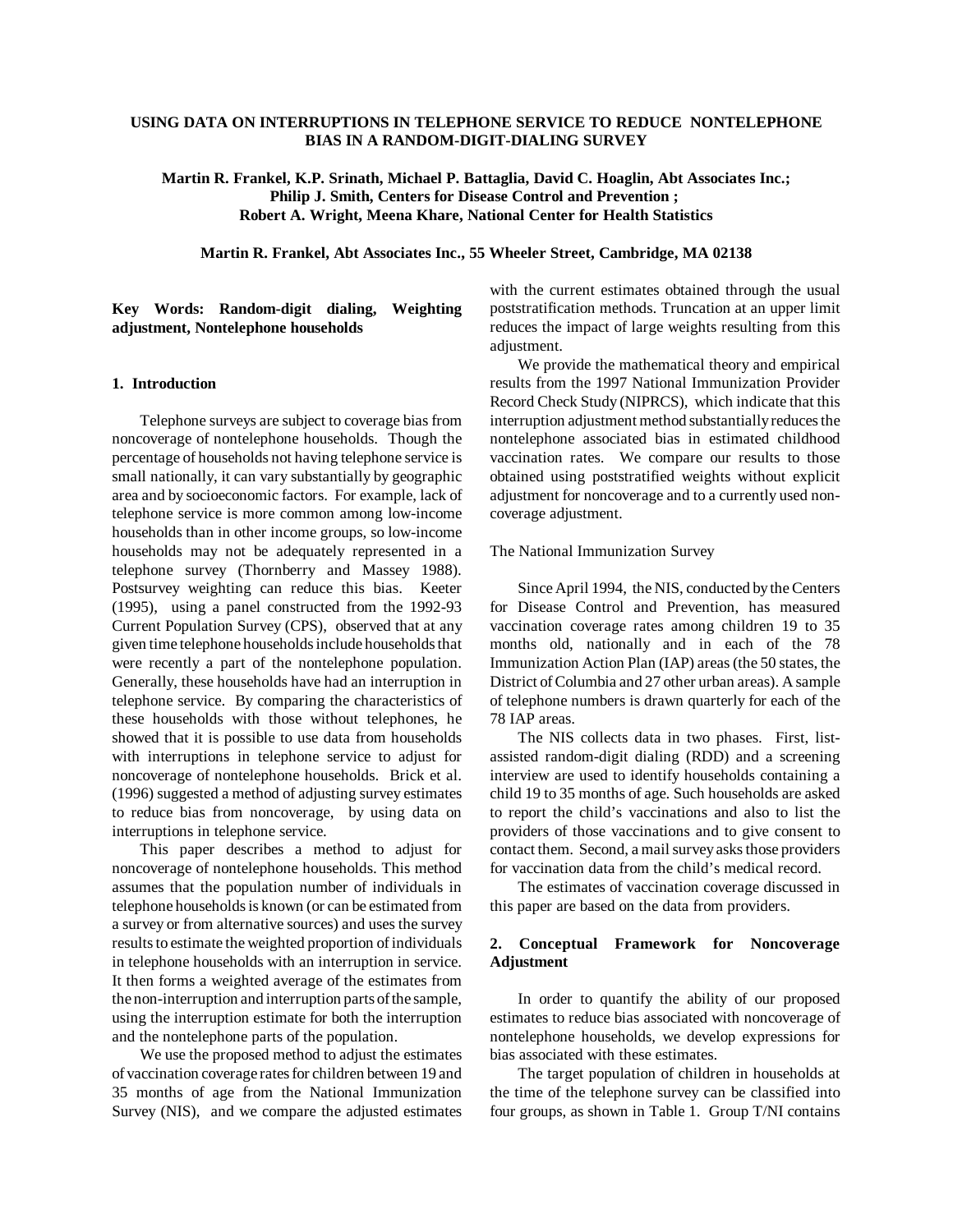children coming from households with telephone service (*T*) at the time of the survey and no interruption in service (*NI*) of more than one week during the previous year. Group T/I contains children coming from households with telephone service at the time of the survey but with an interruption (*I)* in telephone service of more than one week during the year. Group NT/I contains children from households that had no telephone service (*NT*) at the time of the survey but had telephone service at some time during the year, that is, their lack of telephone service was interrupted; and, finally, Group NT/NI contains children from households with no telephone service during the entire year. Let the number of children in each of these groups be as shown in Table 1. (As mnemonic subscripts we use o to denote "no telephone" and *c* to denote "no interruption" [i.e., continuing service or lack of service].)

The population numbers in the cells are generally unknown, though we may know or reliably be able to estimate the numbers of telephone and nontelephone households and children in the population. Let *N* be the size of the total population. Let  $N_t$  be the number of children from telephone households. When we use RDD, we obtain a sample of children from only the telephone households. Let this sample size be  $n_t$ . Assume that we are interested in estimating a certain population proportion relating to children [e.g., the proportion of children who are 4:3:1 (4 doses of DTP vaccine, 3 doses of Polio vaccine and 1 dose of MMR vaccine) up-todate]. Let this proportion in the four cells be as shown in Table 2.

We are interested in estimating the population proportion *P*, which can be written as

$$
P' \frac{N_{it} P_{it}^{\%} N_{ct} P_{ct}^{\%} N_{io} P_{io}^{\%} N_{co} P_{co}}{N}.
$$

*P* can also be written in terms of  $P_t$  and  $P_o$ , the proportions for children in telephone and nontelephone households:

$$
P' \frac{N_t P_t \% N_o P_o}{N}
$$

In terms of the proportions for the four cells defined in Table 2,

$$
P_t^{\perp} \frac{N_{it} P_{it} \% N_{ct} P_{ct}}{N_t}
$$

That is, the proportion for children from telephone households is the weighted average of the proportions for children in telephone households with and without interruption. Similarly, the proportion for children in nontelephone households is the weighted average of the

$$
P_o \cdot \frac{N_{io} P_{io} \% N_{co} P_{co}}{N_o}.
$$

proportions for children in nontelephone households with and without interruptions in their lack of telephone service.

#### Bias in Poststratification

If we obtain a sample of children from the population of households that have a telephone at the time of the survey and if we adjust the base sampling weights to the full known population totals, we obtain the usual telephone-sample estimate. That is, the estimate is based on a telephone sample projected to the total (telephone and nontelephone) population. Let the estimate of the proportion of interest based on the sample of telephone households be  $p_t$ . We have

$$
E(p_i)^{\dagger} P_t \; .
$$

The bias in using  $p_t$  as an estimate of P is

$$
B(p_t)^{T} P_t \& P.
$$

This can be written as

$$
B(p_i) \cdot \frac{N_o}{N} (P_i \& P_o) \tag{1}
$$

Thus, the bias of the telephone-sample estimate is a function of the proportion of children in nontelephone households  $(N_o/N)$  and the difference  $(P_t \& P_o)$  in the proportion of interest between children in telephone and nontelephone households .

#### **3. Method of Adjustment**

Let the number of children coming from households in the sample with no interruption in telephone service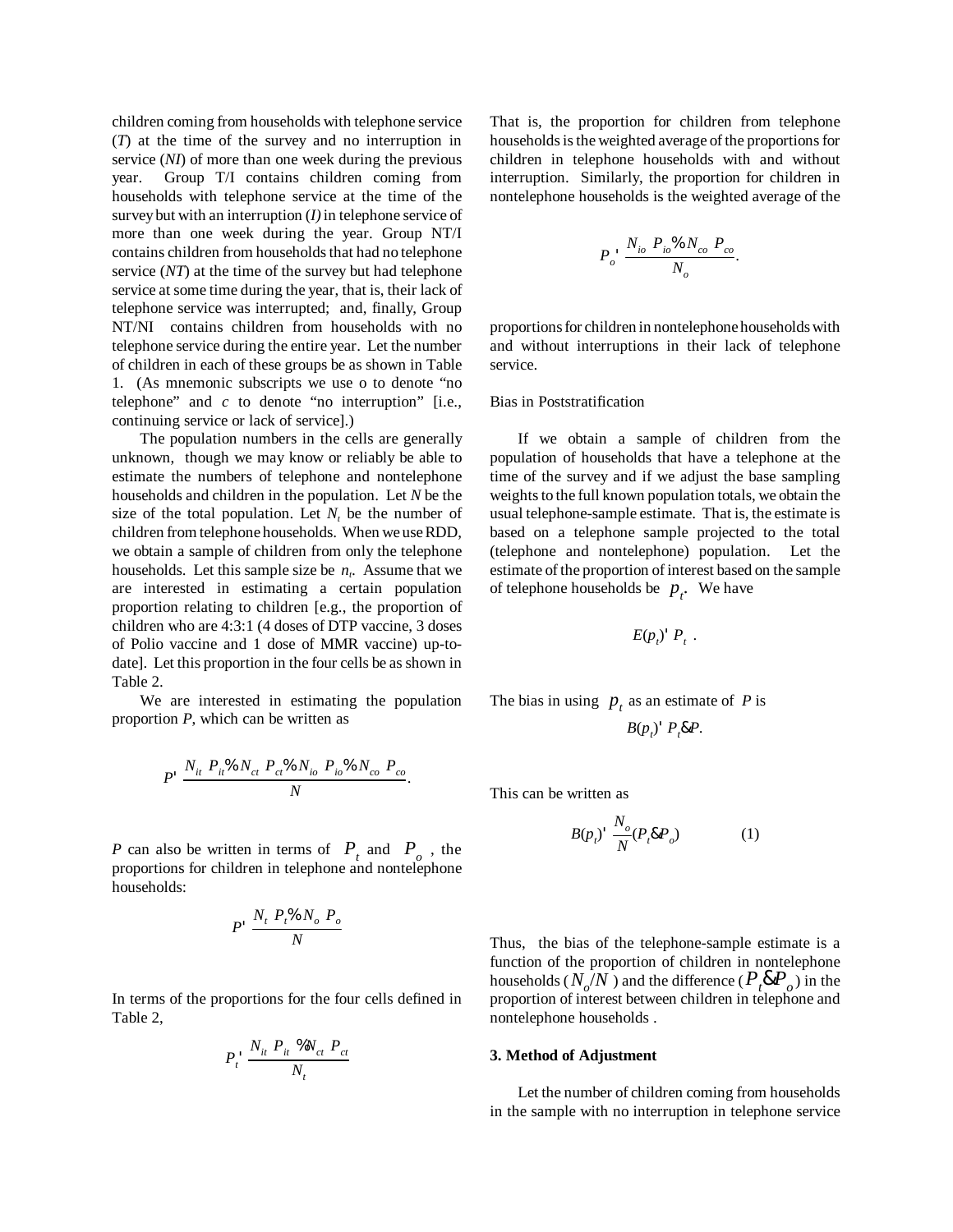during the year be  $n_{ct}$ . Let  $p_{ct}$  be the estimated proportion of interest for this group. Let  $n_{it}$  be the number of children from households with interruption in telephone service and  $p_{it}$  be the corresponding estimate. Let  $N_t$  be the total number of children in telephone households and  $N_a$  be the total number of children in nontelephone households at the time of the survey. As indicated earlier, these population sizes either are known or can be estimated, either from the survey or from alternative sources.

Let  $\hat{N}_{it}$  be the estimate of  $N_{it}$ , the number of children in the population coming from households with telephones at the time of the survey but with interruptions in telephone service during the year. To calculate  $\hat{N}_{it}$  we use the weighted sample proportion of children with interruption. The weights are denoted by  $W_{itk}$  ( $k = 1,2,3,..., n_{it}$ ) for children from households with interruption in telephone service and  $W_{\text{ctk}}$  ( $k = 1$ , 2, 3,..., $n_{ct}$ ) for children from telephone households without interruption.

Applying the weighted proportion of *T/I* children in the sample to  $N_t$ , yields

$$
\hat{N}_{it} = N_t \frac{\int_{k=1}^{n_{it}} W_{itk}}{\frac{1}{n_{it}} \sum_{n_{ct}}^{n_{ct}}}.
$$
 (2)  

$$
\int_{k=1}^{1} W_{itk} \frac{W_{it}}{\int_{k=1}^{1} W_{ctk}}
$$

We then form the two totals  $N_t$ & $\hat{N}_{it}$ , the estimated number of children in telephone households without interruption, and  $N_o^{\phi} \hat{N}_{it}^{\dagger}$ , the estimated number of children in nontelephone households or in telephone households with interruption in service. If we multiply the proportion of interest  $p_{ct}$  obtained from the sample of children in telephone households by the first total  $N_f \& \hat{N}_i$ , we get an estimate of the number of children in telephone households without interruption and with the characteristic of interest. Then, if we multiply the proportion of interest  $p_{it}$  for children in telephone households with interruption by the second total, we get an estimate of the number of children in nontelephone households and telephone households with interruption who have the characteristic of interest. The sum of the two estimates divided by the estimated number of children in the population gives an estimate of the overall proportion of interest in the population. That is,

$$
\hat{P} \frac{(N_t \& \hat{N}_{it}) \ p_{ct} \frac{\%}{N} (N_o \& \hat{N}_{it}) \ p_{it}}{N}.
$$
 (3)

The bias in  $\hat{P}$  is

$$
B(\hat{P}) \quad E(\hat{P}) \& P \quad E_1 E_2(\hat{P}) \& P
$$

where  $E_2(\hat{P})$  is the conditional expectation over samples in which the two subsample sizes (number of children with and without interruption) are fixed and  $E_1$  is the expectation over all possible sample sizes . Substituting for  $E_2(\hat{P})$  and taking the expectation, we get

$$
B(\hat{P})^{\dagger} \quad \frac{N_o}{N} \quad (P_{ii} \& P_o). \tag{4}
$$

Compare (4) with (1). Now the bias is the proportion of children in nontelephone households multiplied by the difference between the proportion of interest for children in telephone households with interruption and the corresponding proportion for children in nontelephone households.  $P$  has smaller bias than

 $p_{t}$  if \*  $P_{t}$ & $P_{o}$ \* > \*  $P_{it}$ & $P_{o}$ \*.

Further, we can express the difference in (4) as the sum of two differences by using the definition of  $P<sub>o</sub>$ .

$$
B(\hat{P}) \frac{N_o}{N} \frac{[N_{co}(P_{it} \& P_{co}) \% N_{io}(P_{it} \& P_{io})]}{N_o}.
$$
 (5)

Similarly, we have

$$
B(P_i) \frac{N_o}{N} \frac{[N_{co}(P_i \& P_{co})\%N_{io}(P_i \& P_{io})]}{N_o}.
$$
 (6)

We expect  $(P_i \& P_{co})$  to be smaller than  $(P_i \& P_{co})$  and  $(P_i \& P_i)$  to be smaller than  $(P_i \& P_i)$  and therefore, we expect  $B(\hat{P})$  to be smaller than  $B(p_t)$ .

In the 1997 NIPRCS which makes use of in-person interviewing and therefore includes both telephone and nontelephone households, the following estimates of *P*  were found for the proportion of children up-to-date on their key vaccinations: *P* (interrupted, telephone)=0.724, *P*(interrupted, no telephone =0.620, *P*(not interrupted, telephone)=0.819 and *P*(not-interrupted, no telephone)=0.649. We see from these data that the proportion for children from households with telephones and interruption is closer to the proportions for children in nontelephone groups than the overall proportion for children from telephone households.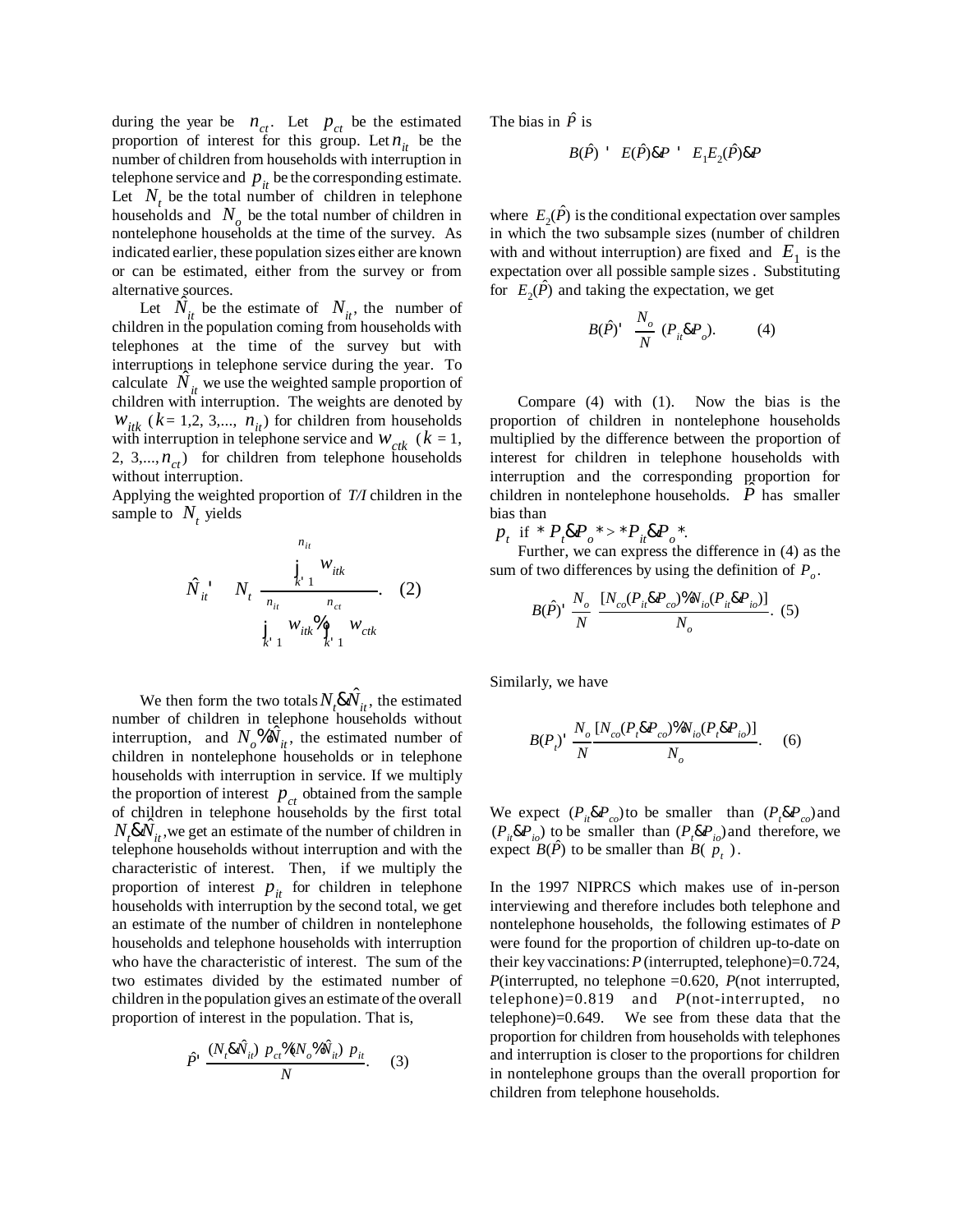These results provide an empirical confirmation of the conditions under which the interruption procedure results in a decrease in the magnitude of nontelephone associated bias.

### **4. Applying the Proposed Method to the NIS**

We have applied the proposed method to adjust for noncoverage of nontelephone households in the NIS. The process begins with an additional adjustment. The steps described in Section 3 (including poststratification) yield a weight for each child with a household interview, but the estimates of vaccination coverage are based only on the data from providers. Therefore, the household sampling weights of children with provider data are adjusted for nonresponse to the provider data collection, using a method based on response propensities (Smith et al. 2000). The resulting estimates of vaccination coverage on the 4:3:1 series (4 doses of DTP vaccine, 3 doses of polio vaccine, and 1 dose of MMR vaccine) for the U.S., the 50 states and the District of Columbia were produced and are shown for some selected states (with large differences in the estimates) in the INTPWT column of Table 3. (The U.S. estimate and the state estimates are calculated from the estimates for the constituent IAP areas.)

For comparison Table 3 also gives estimates from two methods of adjusting for noncoverage of nontelephone households that do not use data on interruptions in telephone service. Each of these methods produces household weights that are then adjusted for nonresponse to the provider data collection in the same way as the interruption method.

The first method, simple poststratification (SPST), uses the known control totals for cells formed, for each IAP area, by the cross-classification of race/ethnicity of mother, education of mother, and age of the child. Thus within each of these cells simple poststratification assumes that vaccination coverage among children in nontelephone households is the same as that among children in telephone households.

The second method, modified poststratification (MPST), starts with the same cells as simple poststratification. Within each cell it then makes a more refined adjustment by incorporating information from the National Health Interview Survey (NHIS), on the relative levels of vaccination coverage among children in nontelephone and telephone households (Battaglia et al. 1995).

As described earlier, the proposed method first splits the control total of eligible children in an IAP area into those coming from telephone households and those coming from nontelephone households. The split of the total uses the proportion of children, from Census data, that are in telephone households in the IAP area. A weighted estimate of the proportion of children coming from households with interruption in telephone service is obtained from the sample in each IAP area (equation 2). This percentage is used to further split the control total of children coming from telephone households into two groups. The first group consists of children coming from households with telephones and with no interruption in telephone service during the year, and the second group consists of children coming from telephone households but with an interruption in telephone service during the year. This number in the second group is added to the total number of children coming from nontelephone households in the IAP area. The noncoverage adjustment factors for children in households with and without interruption are based on these totals.

In some IAP areas, the noncoverage adjustment factor for children from households with interruption is large, resulting in large weights. After an examination of the ratio of the two adjustment factors, we decided to truncate the ratio to 3.0 for IAP areas in which this factor exceeds 3.0. With this ratio fixed and the adjustment factor for children without interruption also fixed, the adjustment factor for children without interruption was recomputed. The interruption weights are based on the new adjustment factor.

The interruption method yields a lower estimate of the 4:3:1 vaccination rate than the simple poststratifcation estimate in the U.S. and in two-thirds of the states.

The interruption estimate is lower than the modified poststratification estimate in the U.S. and in 60% of the states. Among all states and the District of Columbia, the median difference between the INTPWT estimate and the SPST estimate is -0.41 percentage points. In a few states the downward revision is substantial: 2.92 percentage points in Virginia, 2.33 in New Jersey, 1.91 in Mississippi, and 1.86 in South Dakota. The largest upward revision is 1.00 percentage point (in Louisiana). This slight upward revision of vaccination rates in some IAP areas may be due to the small number of households with interruption in telephone service in the sample and to most of the children in these households being 4:3:1 up-to-date. The interruption method puts a higher weight on these children to account for children in nontelephone households. An upward revision is therefore possible with this method. Another reason may be that, in certain IAP areas, low-income households may be targeted for vaccination under special programs. We plan to look at the vaccination rates with this method using data for another set of four quarters to check whether this upward revision is consistent in these IAP areas over time. On the whole, the effect of adjusting for noncoverage of nontelephone households is in the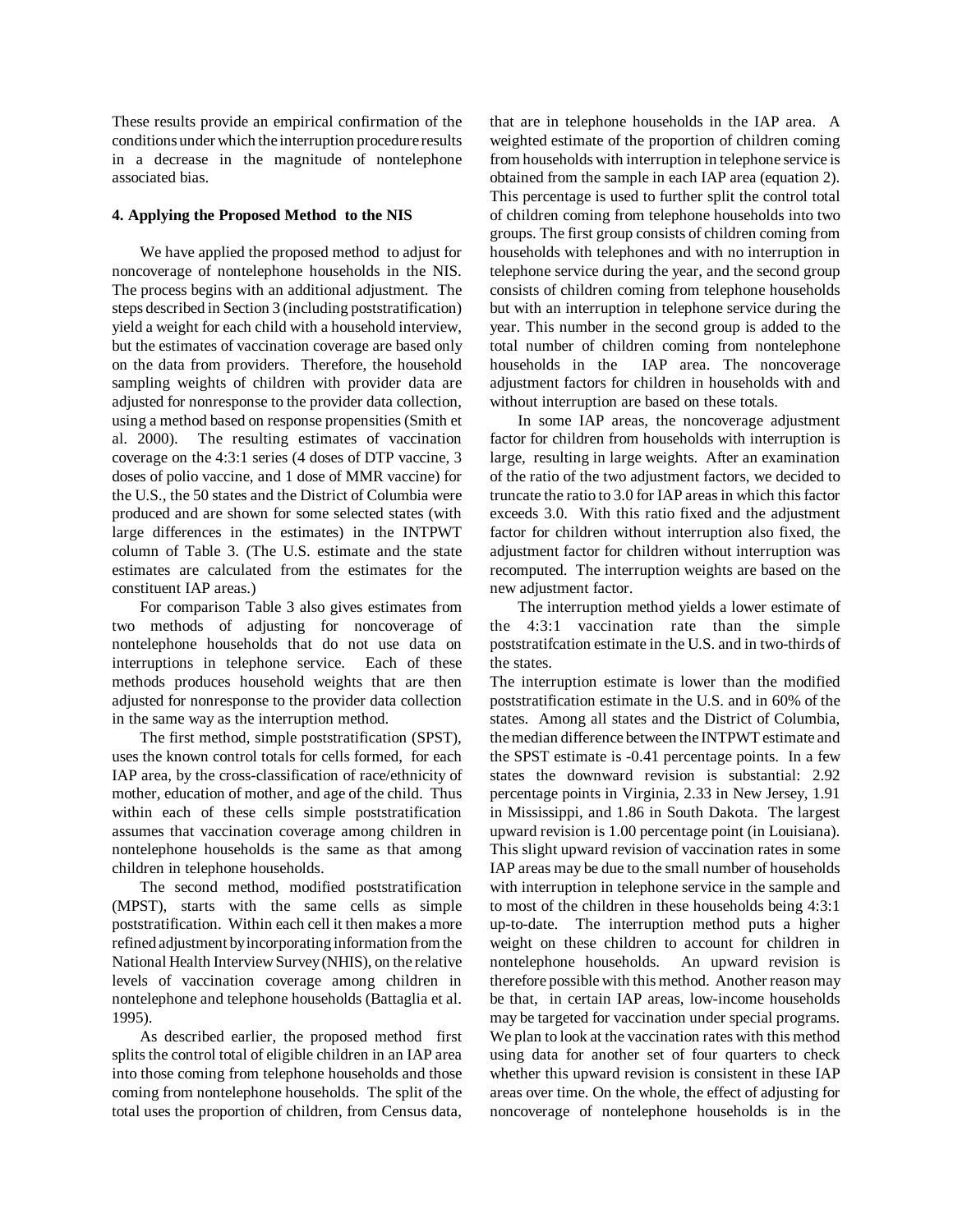anticipated direction. National data from the NIPRCS show lower vaccination rates among children in nontelephone households. For 16 states and the District of Columbia, however, the revision based on interruption in telephone service is slightly upward.

In contrast, modified poststratification yields estimates of 4:3:1 vaccination rates that are only slightly lower than simple poststratification. The largest difference is -0.37 percentage point (in Wyoming), and only one difference is positive (0.01 in Connecticut).

### References

Battaglia, M.P., Malec, D.J., Spencer, B.D., Hoaglin, D.C., and Sedransk, J. (1995) "Adjusting for Noncoverage of Nontelephone Households in the National Immunization Survey," *1995 Proceedings of the Section on Survey Research Methods,* Alexandria, VA: American Statistical Association, pp. 678-683.

Brick, J., Waksberg, J., and Keeter, S. (1996) "Using Data on Interruptions in Telephone Service as Coverage Adjustments," *Survey Methodology*, 22, 185-197.

Frankel, M., Ezzati-Rice, T., Wright, R., and Srinath, K.P. (1998) "Use of Data on Interruptions in Telephone Service for Noncoverage Adjustment," *1998 Proceedings of the Section on Survey Research Methods,* Alexandria, VA: American Statistical Association, pp. 290-295.

Frankel, M., Srinath, K.P., Battaglia, M., Hoaglin, D.C., Smith, P., and Wright, R. (1999) "Reducing Nontelephone Bias in RDD Surveys," *1999 Proceedings of the Section on Survey Research Methods,* Alexandria, VA: American Statistical Association.

Keeter, S. (1995) "Estimating Noncoverage Bias from a Phone Survey," *Public Opinion Quarterly,* 59, 196-217.

Smith, P.J., Rao, J.N.K., Daniels, D., and Battaglia, M.P. (2000) "Compensating for Vaccination History Nonresponse Bias in the National Immunization Survey Using Response Propensities, To appear in 2000 *Proceedings of the Section on Survey Research Methods,*  Alexandria, VA: American Staitstical Association.

Thornberry, O.T. and Massey, J.T. (1988) "Trends in United States Telephone Coverage Across Time and Subgroups," in *Telephone Survey Methodology*, edited by R.M. Groves et al., New York, John Wiley & Sons,

| <b>Interruption Status</b> | Telephone Status at the Time of the Survey | Total              |    |
|----------------------------|--------------------------------------------|--------------------|----|
|                            | Telephone                                  | No Telephone       |    |
| Interruption               | T/I<br>$N_{ii}$                            | (NT/I)<br>$N_{io}$ | N. |

 **Table 1: Target Population at the Time of the Telephone Survey**